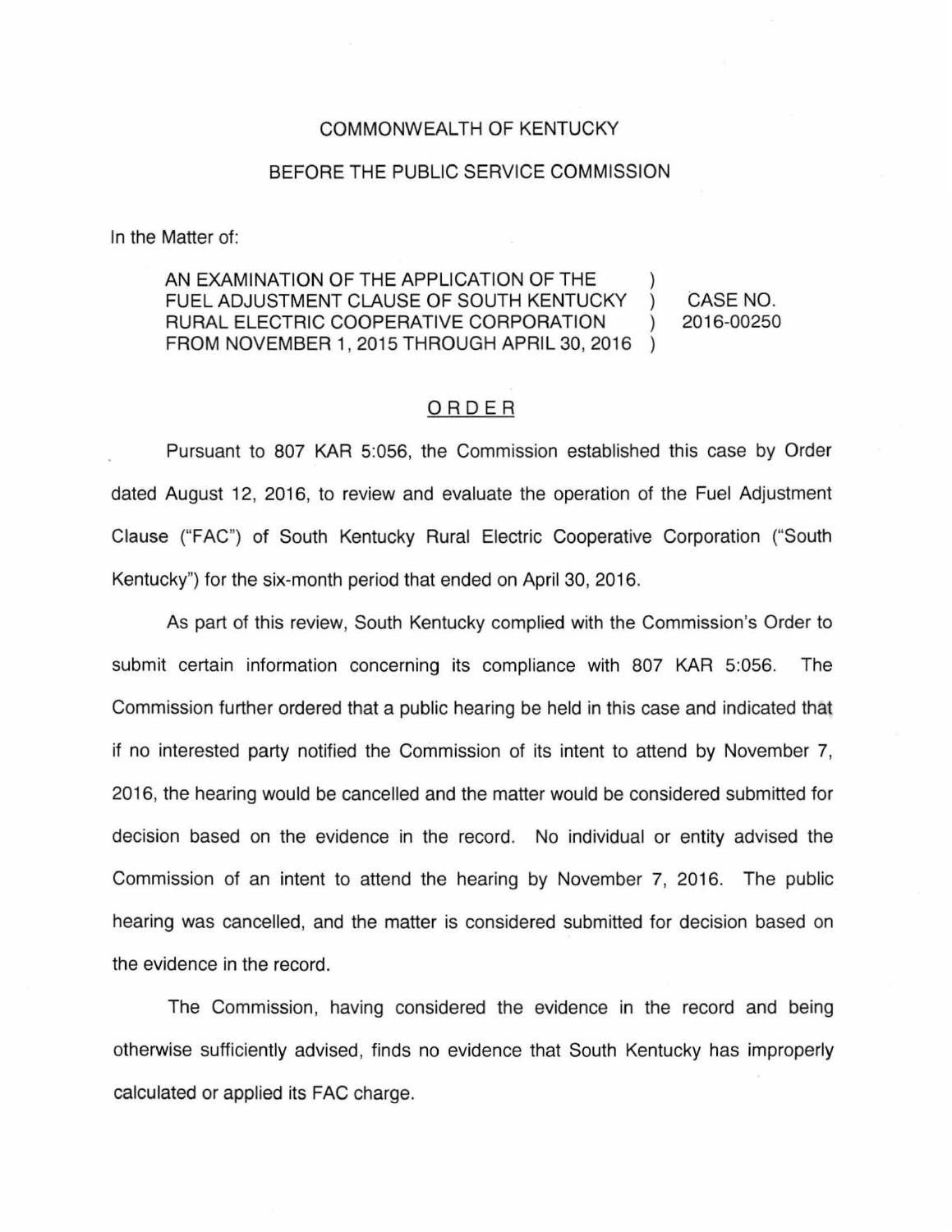IT IS THEREFORE ORDERED that the charges and credits applied by South Kentucky through the FAC for the period November 1, 2015, through April 30, 2016, are approved.

By the Commission



ATTEST:

aline K. Natheus<br>Executive Director

Case No. 2016-00250